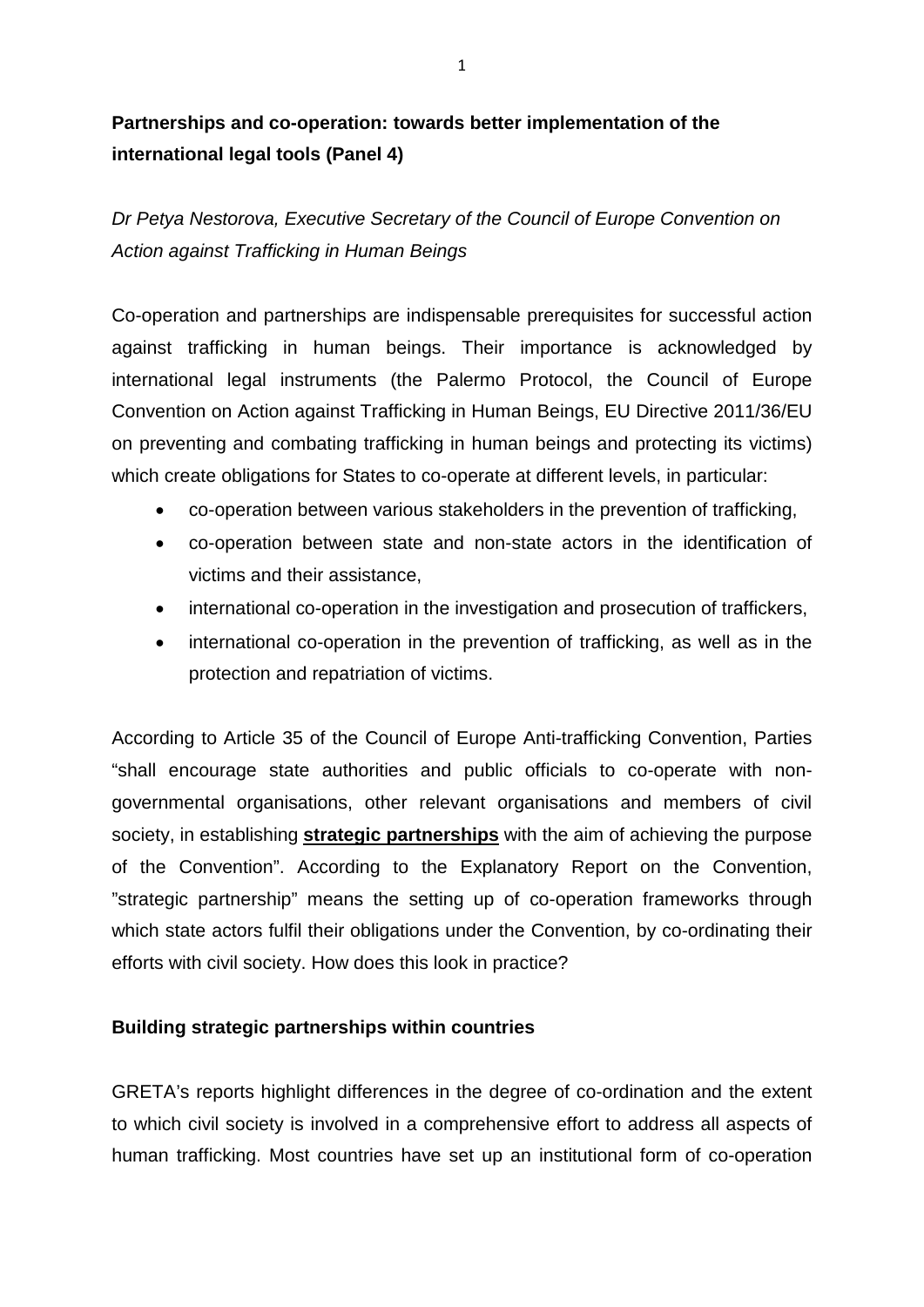between the government and NGOs providing support to victims. Some countries have chosen to formally recognise civil society through the adoption of Memoranda of Understanding or protocols which specify the role of the NGO and spell out the principles of co-operation. This is a positive development because it acknowledges the specialised knowledge that NGOs can provide. However, the involvement of NGOs in designing, implementing and assessing anti-trafficking policies and activities is still limited. While in some countries NGOs are full members of national co-ordinating structures, in others they are only sporadically invited to participate as "observers" and no attempt is made to involve them in policy making. Governments need to adopt an inclusive approach and develop formal and systematic consultation between governmental and non-governmental actors on trafficking.

We need strategic partnerships in order to improve our knowledge of trafficking and be more effective in preventing and combating it. It transpires from GRETA's reports that although considerable efforts are being invested in preventing human trafficking, there is insufficient knowledge about this dynamic phenomenon and a lack of impact assessment of the preventive measures taken. While there is no shortage of awareness-raising initiatives, in particular in countries of origin, increased knowledge of trafficking does not necessarily lead to changes to behaviour. A young Moldovan woman may accept a dubious job offer abroad as a way of escaping domestic violence and achieving "independence". A Bulgarian migrant construction worker who has been jobless for several years in Spain may well know that he will be exploited by the "middle man" who promises him work in Germany, but he will still prefer this to unemployment and inactivity. Because of their difficult material situation, people enter into an "employment-like" relationship with traffickers who do not have to use force or coercion – it is a "win-win" situation.

Human trafficking feeds on increasing inequality and the fight against it is intrinsically linked to labour, social and migration policies. That is why partnerships should involve a broad range of actors – NGOs (not only specialised in providing support to victims but also working with and representing migrants and ethnic minorities), social workers, labour inspectors, trade unions, parliamentarians, professional associations, businesses, academia, journalists. It is crucial to go beyond awareness-raising campaigns and adapt anti-trafficking policies in the light of

2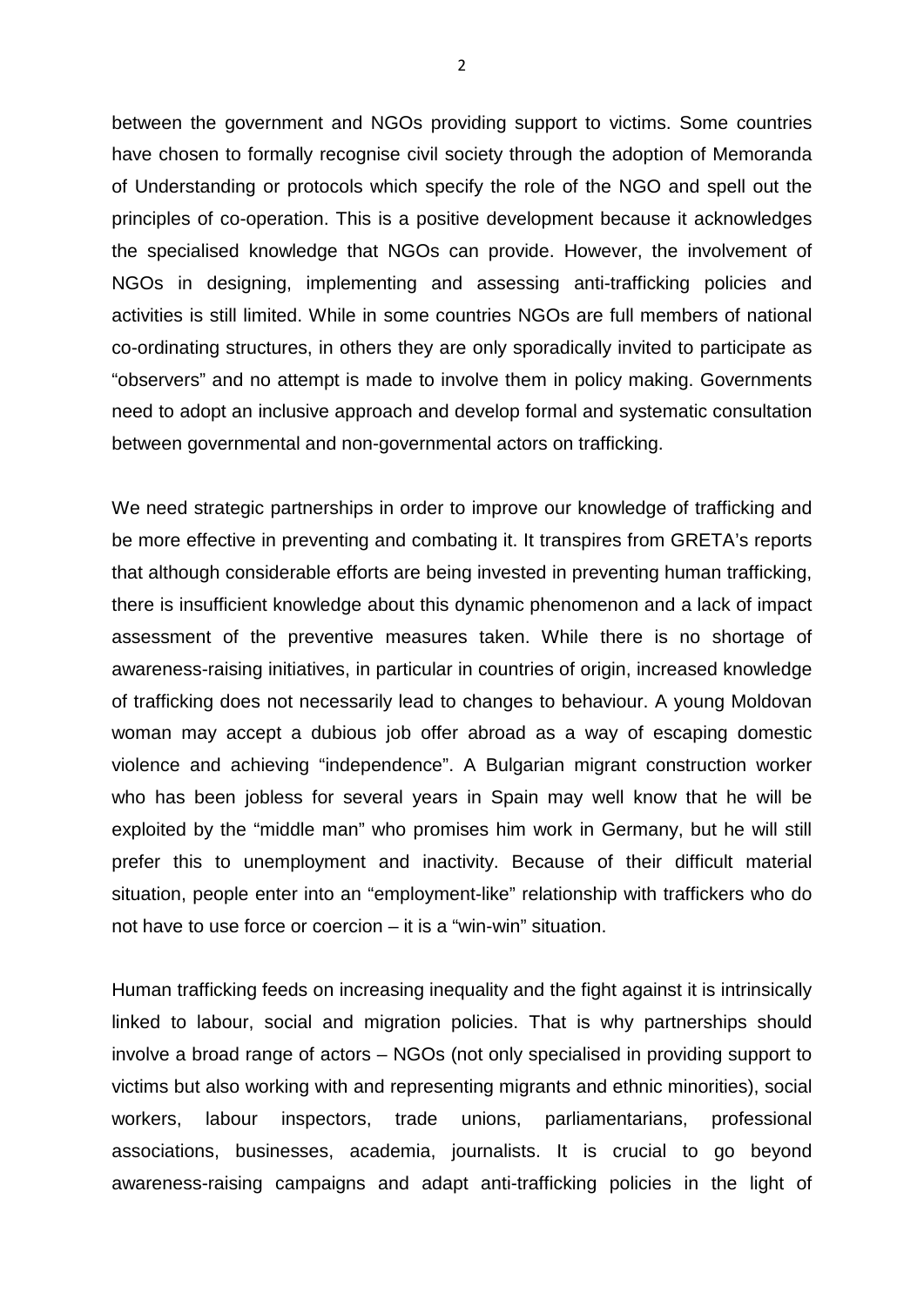research evidence and impact assessment. Improving our knowledge will help us go beyond persisting clichés about human trafficking.

The Council of Europe Anti-Trafficking Convention, as well as the EU Directive, recognise the important role which NGOs play in the identification of victims of trafficking. According to Article 10 of the Council of Europe Convention, identification is a collaborative process between the authorities and relevant victim support organisations. However, GRETA's evaluation reports show that in some countries identification is entirely within the competence of law enforcement agencies and depends in practice on the presumed victim's readiness to co-operate in the investigation. This limits the number of formally identified victims. Assumptions based on a narrow pool of identified victims lead to programme interventions which focus on a narrow picture of trafficking. GRETA considers that there should be a differentiated approach to victim identification, enabling a series of actors to perform identification. NGOs providing support to victims, social workers and labour inspectors among others can substantially contribute to the victim identification process and should be involved in a multi-agency effort to ensure that no victim of trafficking remains unidentified. GRETA's reports refer to positive practices in some countries, for example, Austria, Croatia, Poland and the Republic of Moldova. In the last case, multidisciplinary teams set up at the regional level and composed of representatives of the social services, medical establishments, the police and NGOs, are involved in the identification of victims of trafficking.

## **Making the most of international partnerships**

The international mobilisation against human trafficking has been gathering momentum over the last 15 years and we all want to see it bear fruit. There is a whole series of international actors resolved to make a difference. Back in September 2010, the Council of Europe organised a thematic debate on how to strengthen partnerships and improve co-ordination between international organisations on action against trafficking in order to achieve better impact on the ground and avoid duplication and overlap of activities. The *Alliance* against trafficking in persons established by OSCE in 2004 is an example of a broad partnership which promotes exchanges of information on activities, as well as the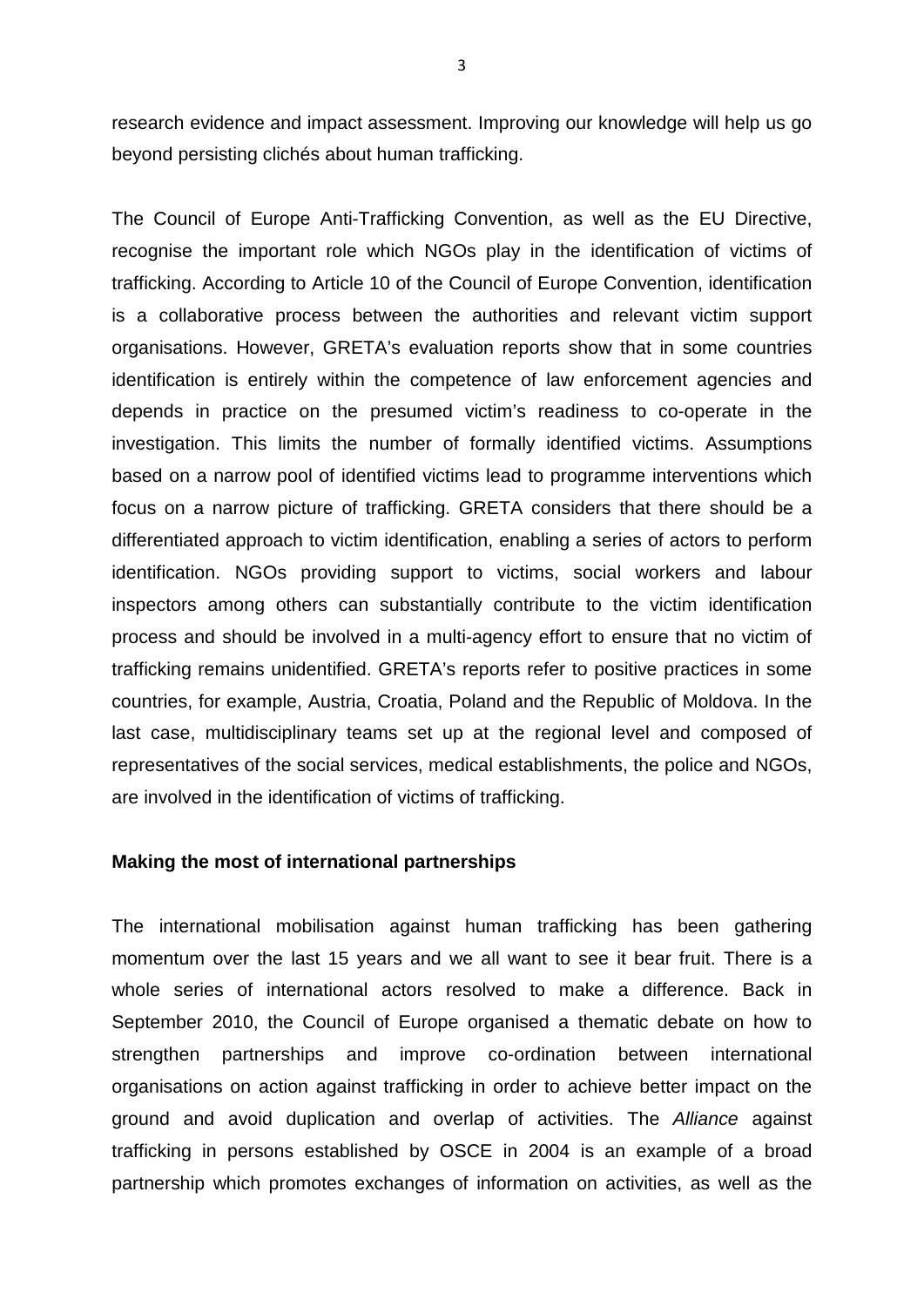development of common positions and recommendations, such as the recent paper on non-punishment. Action against trafficking in human beings is one of the four priority areas of co-operation between the Council of Europe and the OSCE and the annual meetings of the Co-ordination Group between the Council of Europe and the OSCE are an occasion to strengthen co-operation. Another example is the recent exchange of views organised between GRETA and the UN Special Rapporteur on trafficking in persons, especially women and children, Joy Ngozi Ezeilo, which was an opportunity to discuss how to strengthen synergies through enhanced information sharing and co-ordination of initiatives.

The EU Civil Society Platform against human trafficking which was launched in May 2013 aims to enhance co-ordination and co-operation amongst key actors. There are other examples of networks which have been set up in the past and whose potential should be utilised, such as the ARIADNE Network against Trafficking in Human Beings in South-Eastern and Eastern Europe, the European NGOs Observatory on Trafficking, Exploitation and Slavery led by the Italian Association *On the Road*, and the RENATE network of religious organisations against trafficking and exploitation.

The monitoring of the Council of Europe Convention by GRETA provides an important and authoritative source of information on different aspects of the fight against trafficking in human beings. The need to avoid duplication of monitoring operations has been stressed repeatedly. GRETA's reports are already being used as a basis for the preparation of new national action plans, legislative changes and other measures. It is encouraging to see that donors such as the Norway Grants are linking anti-trafficking projects in Romania and Poland to GRETA's recommendations. Thus as a follow-up to GRETA's recommendation, a project in Romania envisages the setting up of a shelter for victims of trafficking in Bucharest (there has been no such shelter since 2010). The project also aims at evaluating the national assistance system and raising awareness on trafficking among the Roma community. The French Government is providing funding for a prevention programme for high-risk groups in two Roma neighbourhoods in the city of Varna. We need to see more such projects taking place.